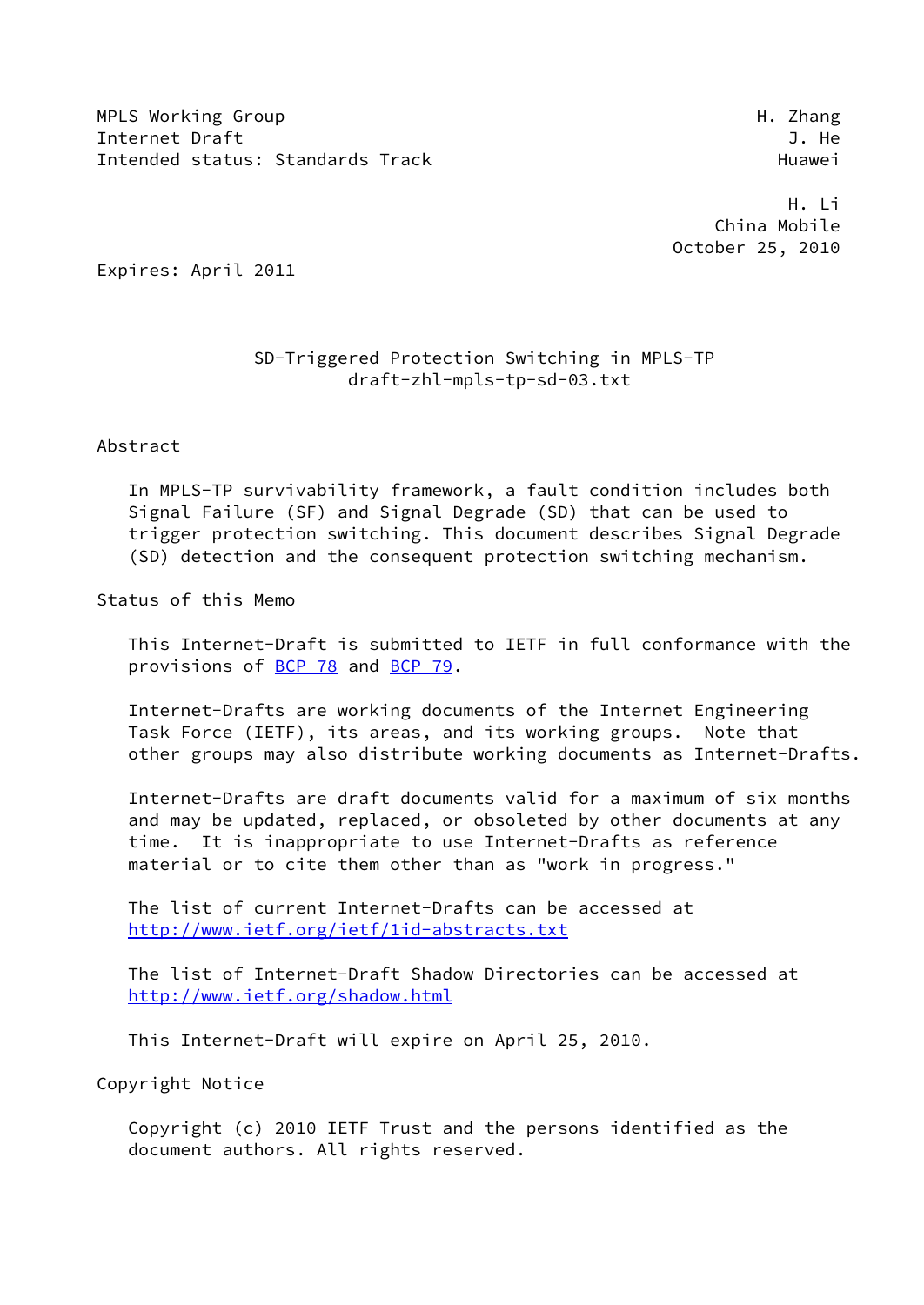## <span id="page-1-1"></span>Internet-Draft [draft-zhl-mpls-tp-sd-03.txt](https://datatracker.ietf.org/doc/pdf/draft-zhl-mpls-tp-sd-03.txt) 0ctober 2010

This document is subject to **[BCP 78](https://datatracker.ietf.org/doc/pdf/bcp78)** and the IETF Trust's Legal Provisions Relating to IETF Documents [\(http://trustee.ietf.org/license-info](http://trustee.ietf.org/license-info)) in effect on the date of publication of this document. Please review these documents carefully, as they describe your rights and restrictions with respect to this document.

Table of Contents

| 2.                                                                 |
|--------------------------------------------------------------------|
| 3. SD-Triggered Protection Switching Architecture4                 |
| 4. SD-Triggered Protection Solution Analysis4                      |
| 4.1. SD-Triggered Protection Based on OAM packets5                 |
|                                                                    |
|                                                                    |
| $4.2$ . Broadcast Bridge with Special APS Request Priority6        |
|                                                                    |
|                                                                    |
| 4.3. Broadcast Bridge with Extra Protection Switching Coordination |
|                                                                    |
|                                                                    |
|                                                                    |
|                                                                    |
|                                                                    |
| 6.                                                                 |
|                                                                    |
|                                                                    |
|                                                                    |
|                                                                    |
|                                                                    |
|                                                                    |

# <span id="page-1-0"></span>[1](#page-1-0). Introduction

 In packet transport network, protection switching can be triggered by fault conditions and external manual commands. The fault conditions include Signal Failure (SF) and Signal Degrade (SD). SF on a transport entity can be detected by fault management OAM functions; SD on a transport entity can be detected by performance monitoring OAM functions.

The SD condition used for protection switching mostly depends on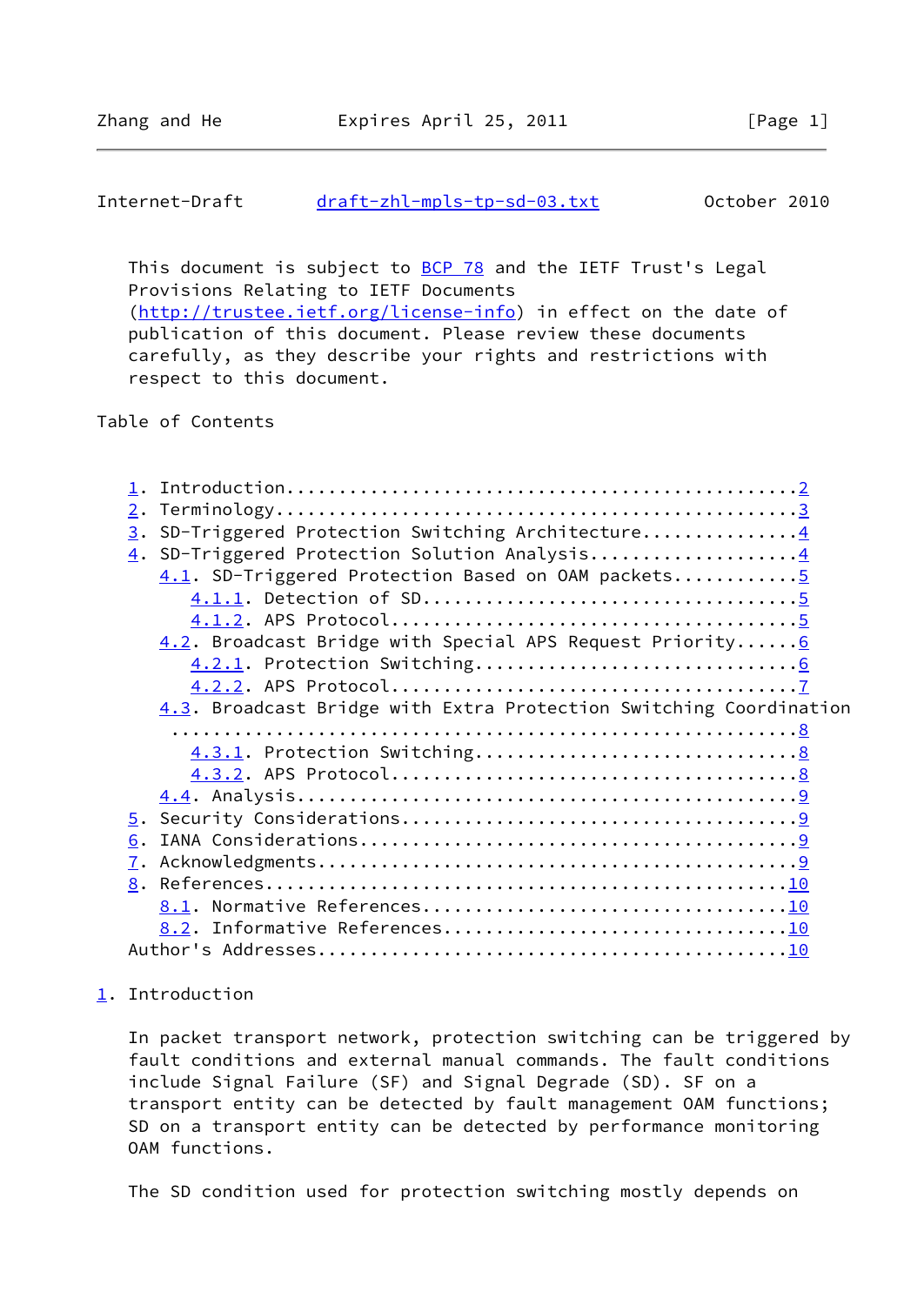packet loss ratio. For some services that are sensitive to time and synchronization, the SD condition may depend on packet loss ratio, packet delay and delay variation.

Zhang and He **Expires April 25, 2011** [Page 2]

<span id="page-2-1"></span>Internet-Draft [draft-zhl-mpls-tp-sd-03.txt](https://datatracker.ietf.org/doc/pdf/draft-zhl-mpls-tp-sd-03.txt) October 2010

 In MPLS-TP OAM tools, the packet loss measurement (LM) is used to measure the amount of the lost service packets and compute the loss ratio of service packet. The packet Delay Measurement (DM) is used to measure the packet delay and delay variation by sending periodic DM packets during the diagnostic interval. The LM and DM mechanisms are out of scope of this document.

 The detection of SD (e.g. packet loss) should be based on service packets. But in some situation, there is no normal traffic on working/protection transport entity, which makes the detection of SD based on service packets impossible and causes switch flapping.

 This document describes the mechanism for SD detection and consequent protection switching in 1:1 and 1:n protection architecture.

<span id="page-2-0"></span>[2](#page-2-0). Terminology

 The reader is assumed to be familiar with the terminology in MPLS-TP. The relationship between ITU-T and IETF terminologies on MPLS-TP can be found in [Rosetta stone].

 MPLS-TP: MPLS Transport Profile SF: Signal Failure SF-W: SF for working entity SF-P: SF for protection entity SD: Signal Degrade SD-W: SD for working entity SD-P: SD for protection entity APS: Automatic Protection Switching

OAM: Operations, Administration and Maintenance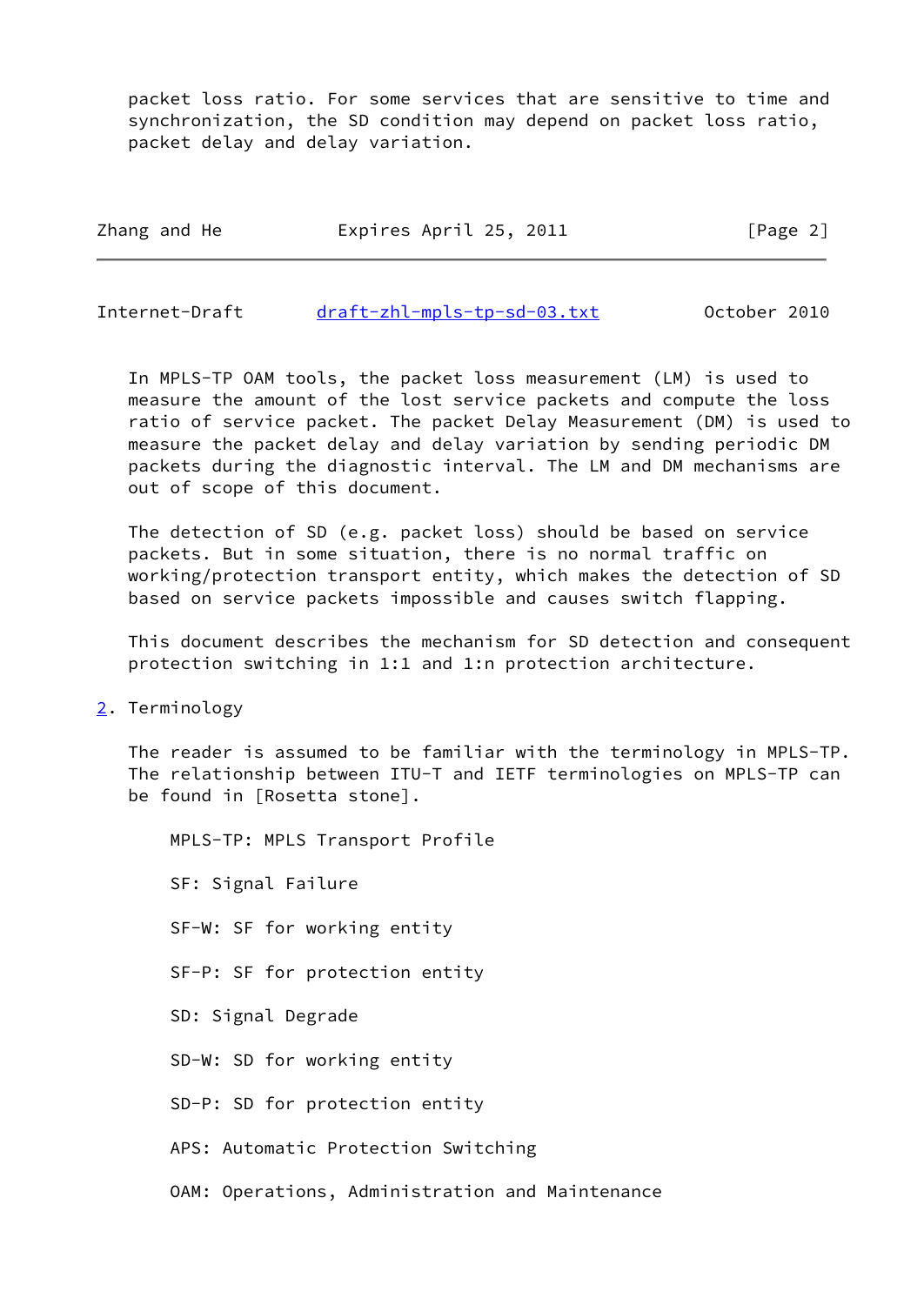CC/CV: Continuity Check/Connectivity Verification

LM: Loss Measurement

DM: Delay Measurement

| Zhang and He | Expires April 25, 2011 | [Page 3] |
|--------------|------------------------|----------|
|              |                        |          |

<span id="page-3-1"></span>Internet-Draft [draft-zhl-mpls-tp-sd-03.txt](https://datatracker.ietf.org/doc/pdf/draft-zhl-mpls-tp-sd-03.txt) October 2010

<span id="page-3-0"></span>[3](#page-3-0). SD-Triggered Protection Switching Architecture

 The SD-triggered protection switching complies with general protection architecture.

 In case of MPLS-TP 1+1 protection architecture, the normal traffic is permanently sent on both working and protection entities by the permanent bridge at the source. Therefore, the detection of SD or the clearing of SD on both working and protection entities can be based on the characteristics of the normal traffic.

 In case of MPLS-TP 1:1 and 1:n protection architecture, the selector bridge is usually adopted at the source end. The normal traffic is transported on the working entity together with the OAM of the working entity, while on the protection entity only the OAM of the protection entity is transported alone so that it may not be possible to detect SD. If SD is detected on a working entity, protection switching is occurred, and the traffic is transported on the protection entity together with OAM. On the working entity OAM packets is transported alone, and the detected SD may be cleared even if the working entity is still degraded. This will result in another switch of traffic back to the working entity, and SD may be detected again, etc.

 As mentioned above, in case of 1:1 and 1:n protection architecture, the normal traffic will be either on the working transport entity or on the protection transport entity. This makes it impossible to detect SD on the standby entity. Consequently SD will be detected only after a protection switch and flapping may happen.

<span id="page-3-2"></span>[4](#page-3-2). SD-Triggered Protection Solution Analysis

In case of 1:1 and 1:n protection architecture, there are the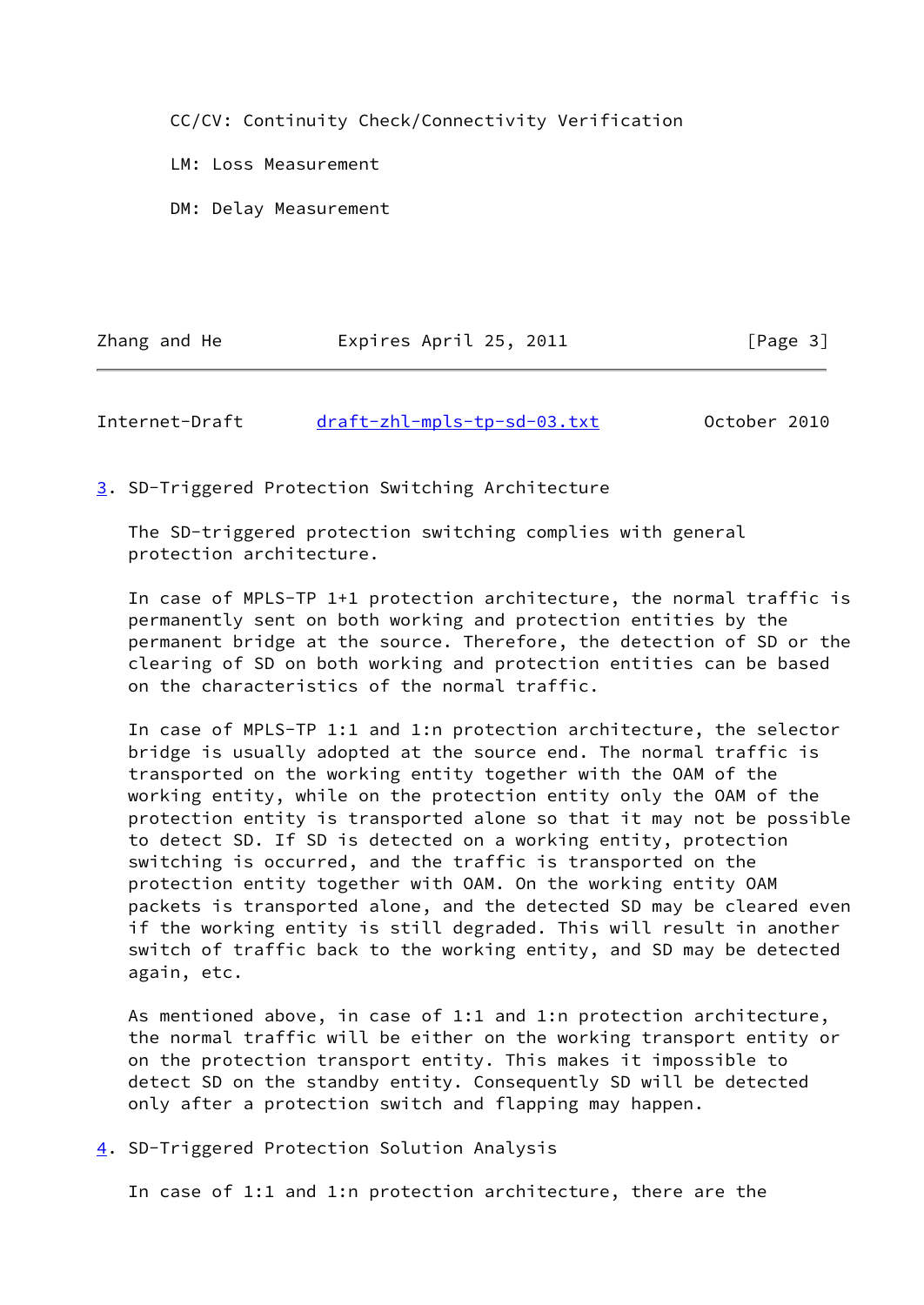following solutions to implement the SD-triggered protection switching without flapping.

- The detection of SD is based on OAM packets; [\(Section 4.1](#page-4-0))
- The broadcast bridge has to be applied to enable SD detection in SD-triggered protection, together with
	- the special APS request priority ([Section 4.2](#page-5-1)), or
	- the extra protection switching coordination [\(Section 4.3](#page-7-1)).

 The broadcasting is applied only in case protection switching is active.

| Expires April 25, 2011<br>Zhang and He | [Page 4] |
|----------------------------------------|----------|
|----------------------------------------|----------|

<span id="page-4-1"></span>Internet-Draft [draft-zhl-mpls-tp-sd-03.txt](https://datatracker.ietf.org/doc/pdf/draft-zhl-mpls-tp-sd-03.txt) October 2010

<span id="page-4-0"></span>[4.1](#page-4-0). SD-Triggered Protection Based on OAM packets

<span id="page-4-2"></span>[4.1.1](#page-4-2). Detection of SD

 In case of 1:1 and 1:n protection architecture, for the transport entity on which there is no normal traffic, the detection of SD can be based on OAM packets, e.g.

- OAM packets for Test

 The Test OAM packets can be used to simulate the characteristics of the normal traffic and replace the normal service. With the performance monitoring OAM packets (LM) the SD condition of the transport entity can be detected.

- OAM packets for CC/CV

 The CC/CV OAM packets can be used instead of normal service in packet loss measurement. That is, the performance monitoring OAM packets (LM) will count CC/CV packets and the loss measurement is based on CC/CV packets, which will be used as the input of SD condition of the transport entity where there is no normal service.

 The above-mentioned SD-triggered protection switching mechanism based on OAM packets (test or CC/CV) is general and flexible without constraint to the bridge type at source end, that may be selector bridge or broadcast bridge.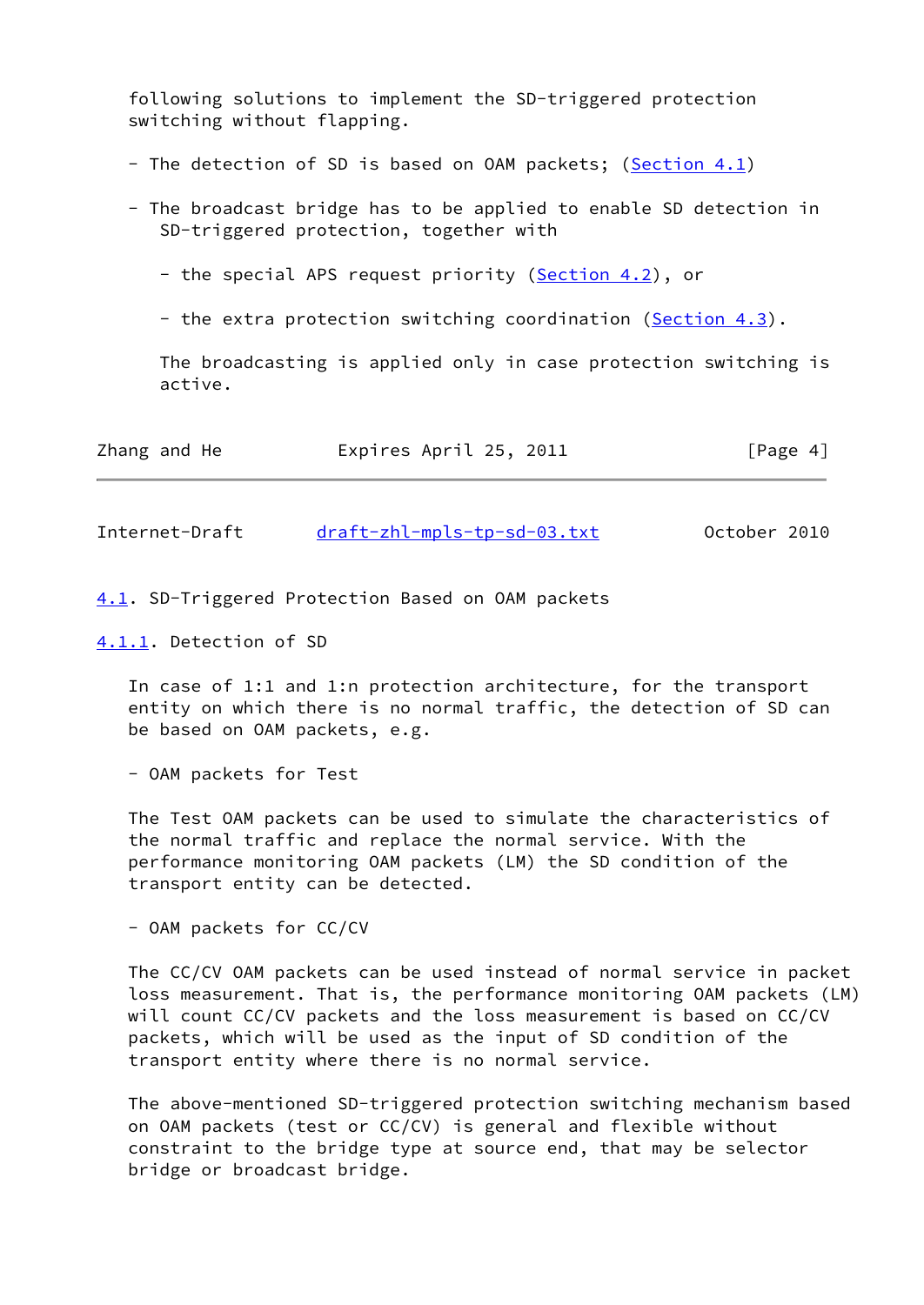The performance measurement by Test OAM packets is accurate. But the usage of test packets on the protection entity defeats the objective of the 1:1 and 1:n architectures, which is to have the protection entity bandwidth available for best effort traffic during the time there is no fault or degradation of the working transport entity. The test packets consume now this bandwidth. For the case of the 1:1 protection, this makes the bandwidth usage of this 1:1 architecture similar to the bandwidth usage of the 1+1 architecture.

 OAM packets for CC/CV are sent in fixed transmission period (3.3ms, 10ms, 1s, etc.) which doesn't exactly reflect the condition of real services. It is applicable only in places without strict requirement for SD measurement. The detection of SD by CC/CV is not recommended when the packet loss is caused by congestion.

<span id="page-5-0"></span>[4.1.2](#page-5-0). APS Protocol

 In APS request types, similar to the definition of SF-W (SF for working entity) and SF-P (SF for protection entity), a definition of

| Zhang and He | Expires April 25, 2011 | [Page 5] |
|--------------|------------------------|----------|
|              |                        |          |

<span id="page-5-2"></span>

| Internet-Draft | draft-zhl-mpls-tp-sd-03.txt |  | October 2010 |  |
|----------------|-----------------------------|--|--------------|--|
|                |                             |  |              |  |

 SD-W (SD for working entity) and SD-P (SD for protection entity) is required to prevent flapping.

 The priority of SD-P and SD-W shall be fixed as SD-P > SD-W similar to SF-P > SF-W. In this case a protection switching based on SD detection on the working entity shall not be initiated if there exists also an SD condition on the protection transport entity.

<span id="page-5-1"></span>[4.2](#page-5-1). Broadcast Bridge with Special APS Request Priority

 SD-triggered protection based on normal traffic can be implemented by adopting broadcast bridge at source end with the special APS request priority.

<span id="page-5-3"></span>[4.2.1](#page-5-3). Protection Switching

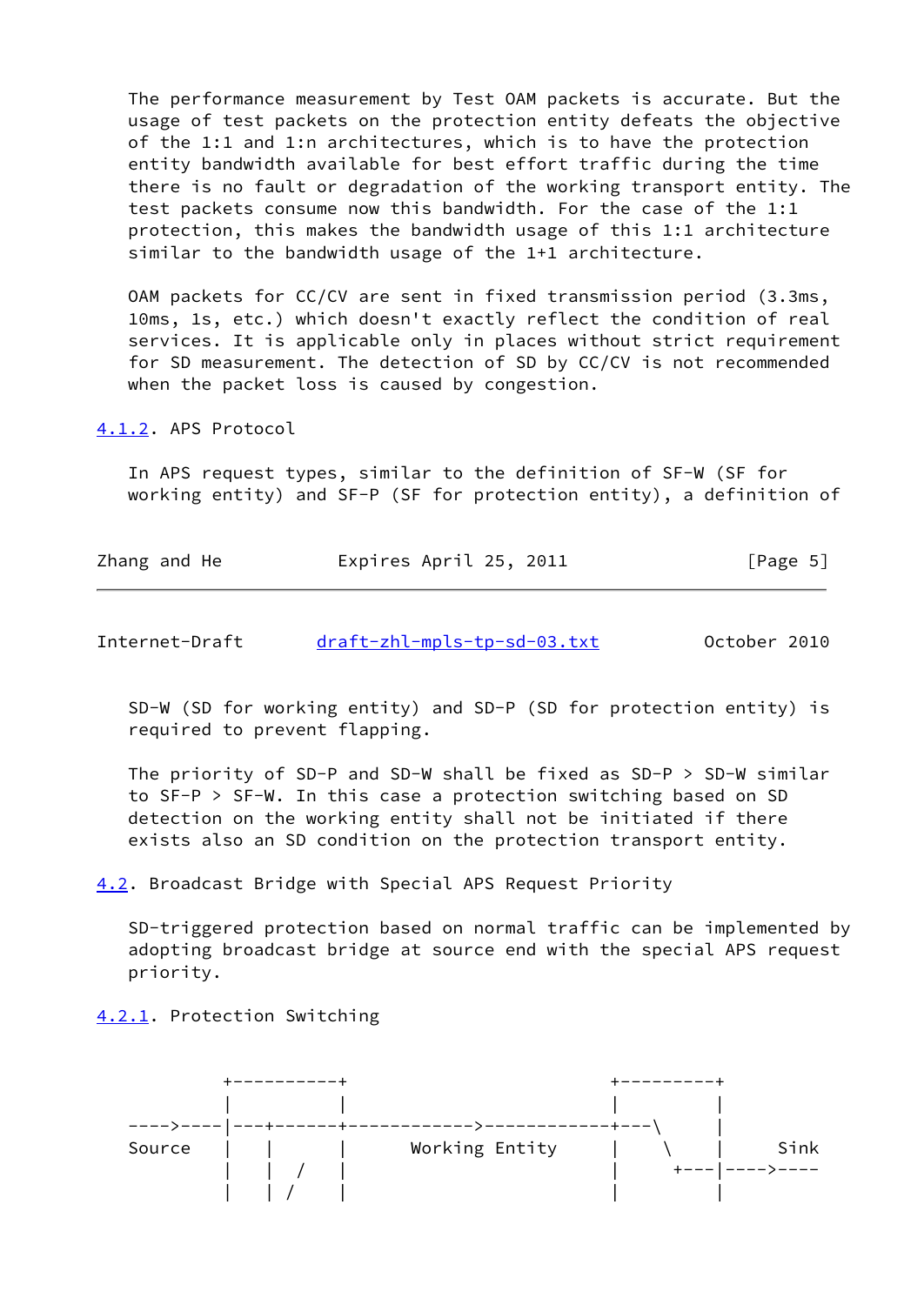| Protection Entity |  |
|-------------------|--|
|                   |  |
|                   |  |

Figure 1 Normal Condition in 1:1 Protection Architecture

 In the normal state, the normal traffic is sent only on the working transport entity and only the SD condition of the working transport entity can be evaluated (see Figure 1).

Zhang and He **Expires April 25, 2011** [Page 6]

<span id="page-6-0"></span>Internet-Draft [draft-zhl-mpls-tp-sd-03.txt](https://datatracker.ietf.org/doc/pdf/draft-zhl-mpls-tp-sd-03.txt) 0ctober 2010



Figure 2 SD on Working Entity in 1:1 Protection Architecture

 When SD is detected on the working transport entity, the sink end sends SD-W indication to the source end and the selector at the sink end switches to the protection transport entity. The broadcast bridge at the source end will then send the normal traffic on both working and protection transport entities and the performance of both working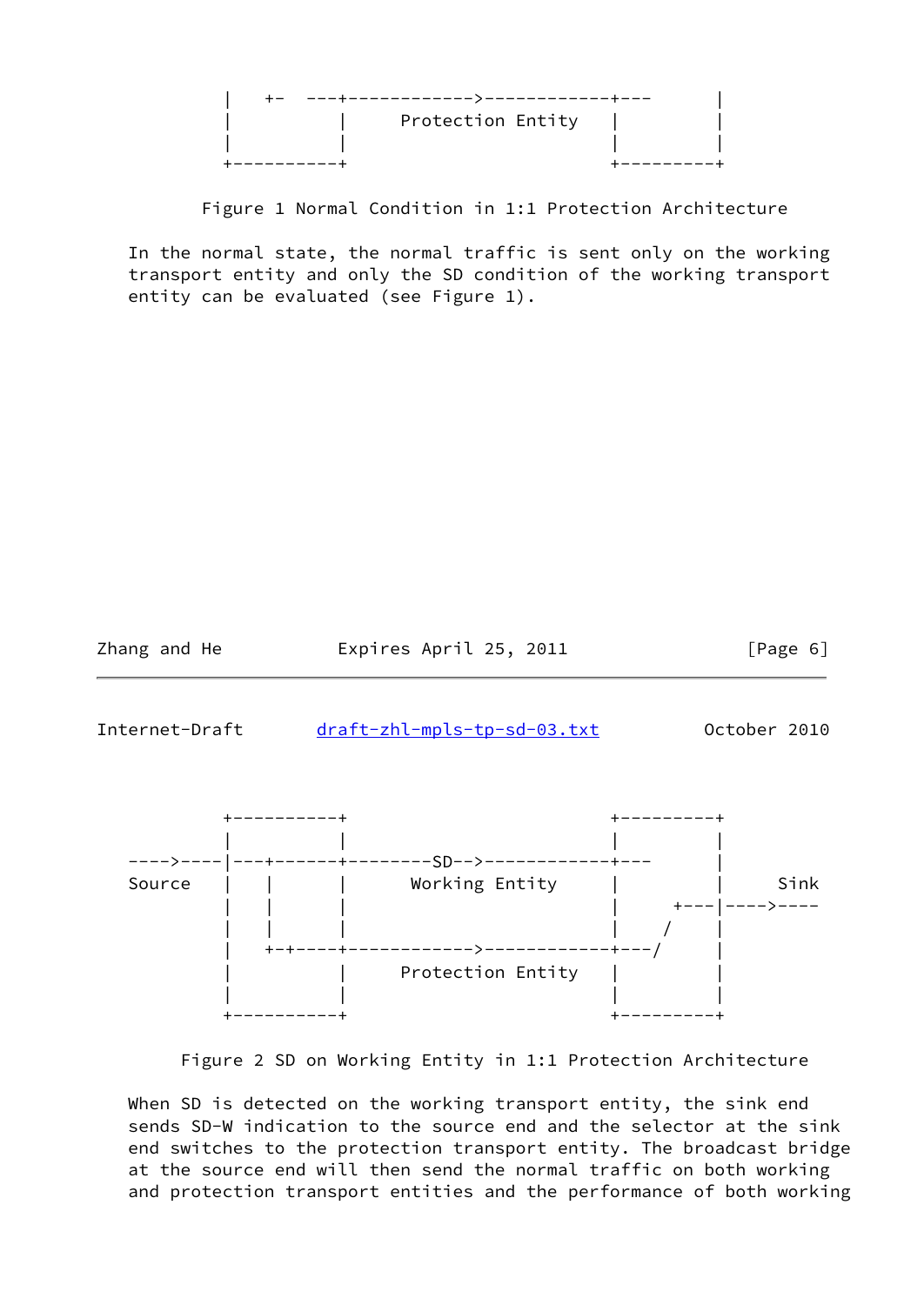and protection transport entities can be monitored for SD (see Figure 2).

 If SD is detected on the protection transport entity as well, normal traffic will still be selected at the sink from the protection transport entity to avoid flapping between protection and working states.

### <span id="page-7-0"></span>[4.2.2](#page-7-0). APS Protocol

In APS request types, a SD request code should be defined.

 In case a SD condition affects both transport entities, the first SD detected is not overridden by the second SD detected, to avoid flapping between protection entity and working entity.

 In case SD is detected simultaneously either as local or far end requests on both working and protection transport entities, SD on the protection transport entity is considered as having higher priority than SD on the working transport entity, and the normal traffic continues to be selected from the working transport entity (i.e. no unneeded protection switching is performed).

 A new bridge type code in APS protocol need be defined to distinguish the broadcast bridge and the selector bridge.

| Zhang and He | Expires April 25, 2011 | [Page 7] |
|--------------|------------------------|----------|
|              |                        |          |

<span id="page-7-2"></span>Internet-Draft [draft-zhl-mpls-tp-sd-03.txt](https://datatracker.ietf.org/doc/pdf/draft-zhl-mpls-tp-sd-03.txt) October 2010

<span id="page-7-1"></span>[4.3](#page-7-1). Broadcast Bridge with Extra Protection Switching Coordination

 SD-triggered protection based on normal traffic can be implemented by adopting broadcast bridge at source end with the extra protection switching coordination.

 The SD-W based protection switch action described in [section 4.2.1](#page-5-3) assumes that the probability of SD condition occurring on both working entity and protection entity at the same time is very small. When this assumption is not considered to be reasonable, the operation of the selector may be modified as described hereafter.

### <span id="page-7-3"></span>[4.3.1](#page-7-3). Protection Switching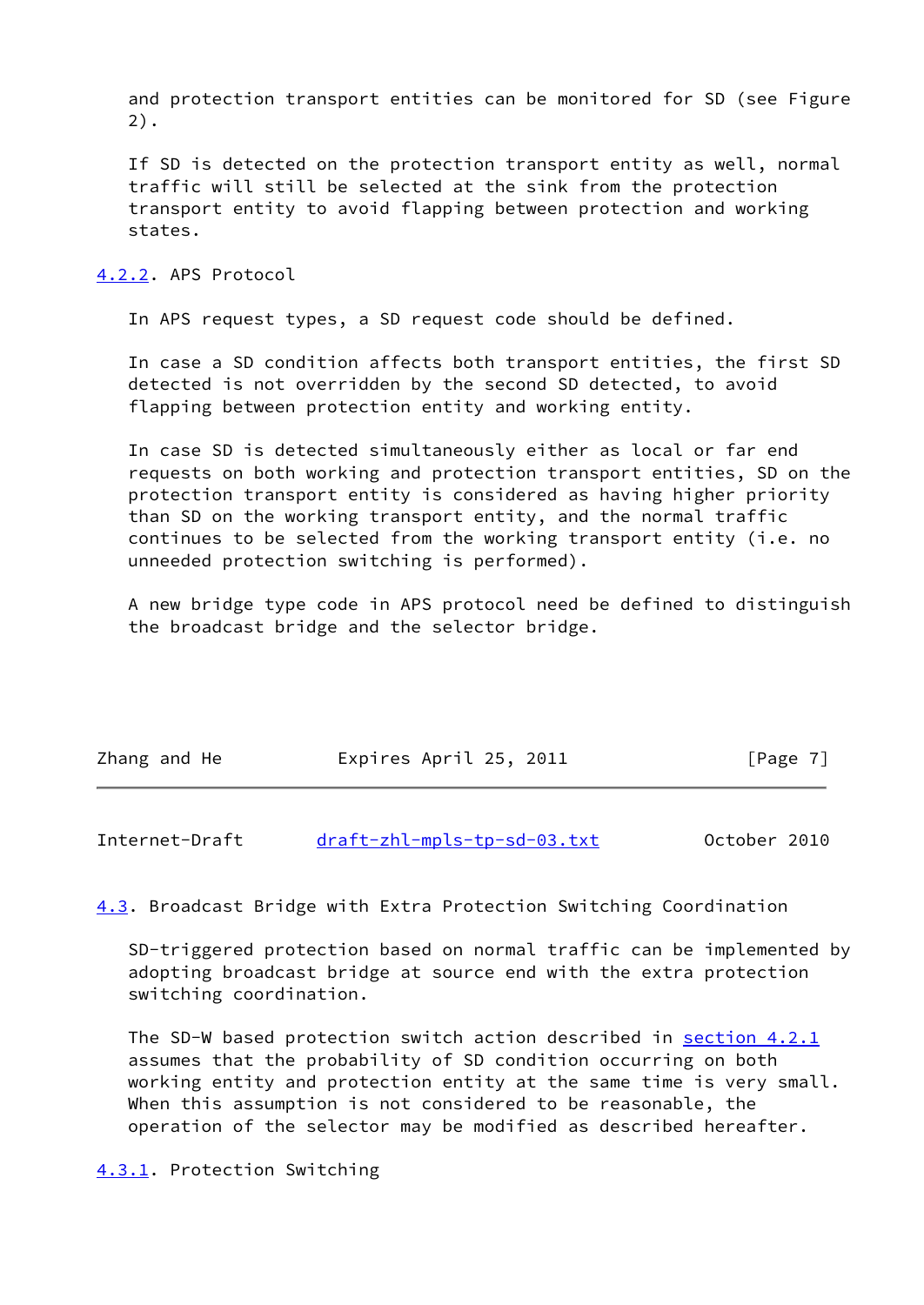

Figure 3 SD on Working Entity in 1:1 Protection Architecture

 When the sink end detects an SD condition, it does not switch to the protection entity immediately. Instead, the broadcast bridge at the source end will first send the normal traffic on both working and protection transport entity after receiving SD-W indication sent by the sink end (see Figure 3). Then sink end is able to detect the SD condition of working and protection transport entity.

 If SD is detected on the protection transport entity as well, the normal traffic remains broadcasted to both working and protection transport entities and is selected from the working transport entity; if no SD is detected on the protection transport entity the normal traffic is selected from the protection entity.

<span id="page-8-0"></span>[4.3.2](#page-8-0). APS Protocol

The SD priority is the same as described in 4.1.2: SD-P > SD-W.

 A new bridge type code in APS protocol need be defined to distinguish the broadcast bridge and the selector bridge.

| Zhang and He | Expires April 25, 2011 | [Page 8] |
|--------------|------------------------|----------|
|              |                        |          |

<span id="page-8-2"></span>Internet-Draft [draft-zhl-mpls-tp-sd-03.txt](https://datatracker.ietf.org/doc/pdf/draft-zhl-mpls-tp-sd-03.txt) 0ctober 2010

### <span id="page-8-1"></span>[4.4](#page-8-1). Analysis

 In [section 4.1](#page-4-0), 4.2 and 4.3, the different mechanisms for detecting SD are described. The mechanism described in 4.2 is preferred because of its simplicity, accuracy and flexibility.

<span id="page-8-3"></span>[5](#page-8-3). Security Considerations

To be added in a future version of the document.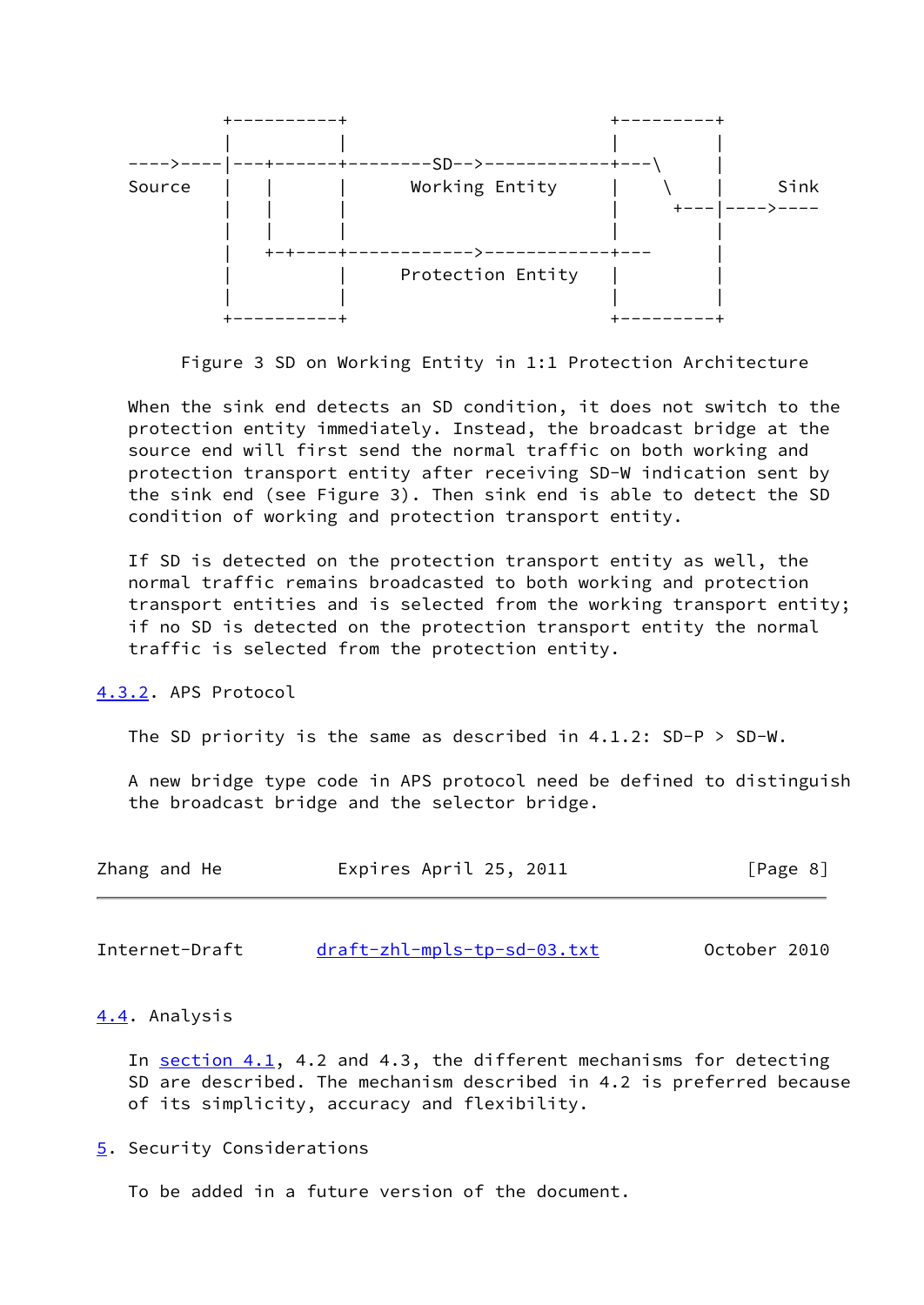<span id="page-9-0"></span>[6](#page-9-0). IANA Considerations

 IANA is requested to allocate two further APS request codes as follows:

 xx Signal Degradation; yy Selector Bridge for 1:1 case; zz Broadcast Bridge for 1:1 case.

<span id="page-9-1"></span>[7](#page-9-1). Acknowledgments

 The authors would like to thank Huub van Helvoort for his input to and review of the current document.

<span id="page-9-3"></span>

| Zhang and He              | Expires April 25, 2011      | [Page 9]     |
|---------------------------|-----------------------------|--------------|
| Internet-Draft            | draft-zhl-mpls-tp-sd-03.txt | October 2010 |
| 8. References             |                             |              |
| 8.1. Normative References |                             |              |

<span id="page-9-4"></span><span id="page-9-2"></span>[RFC5654] Niven-Jenkins,B., Brungard,D., and Betts,M., "Requirements